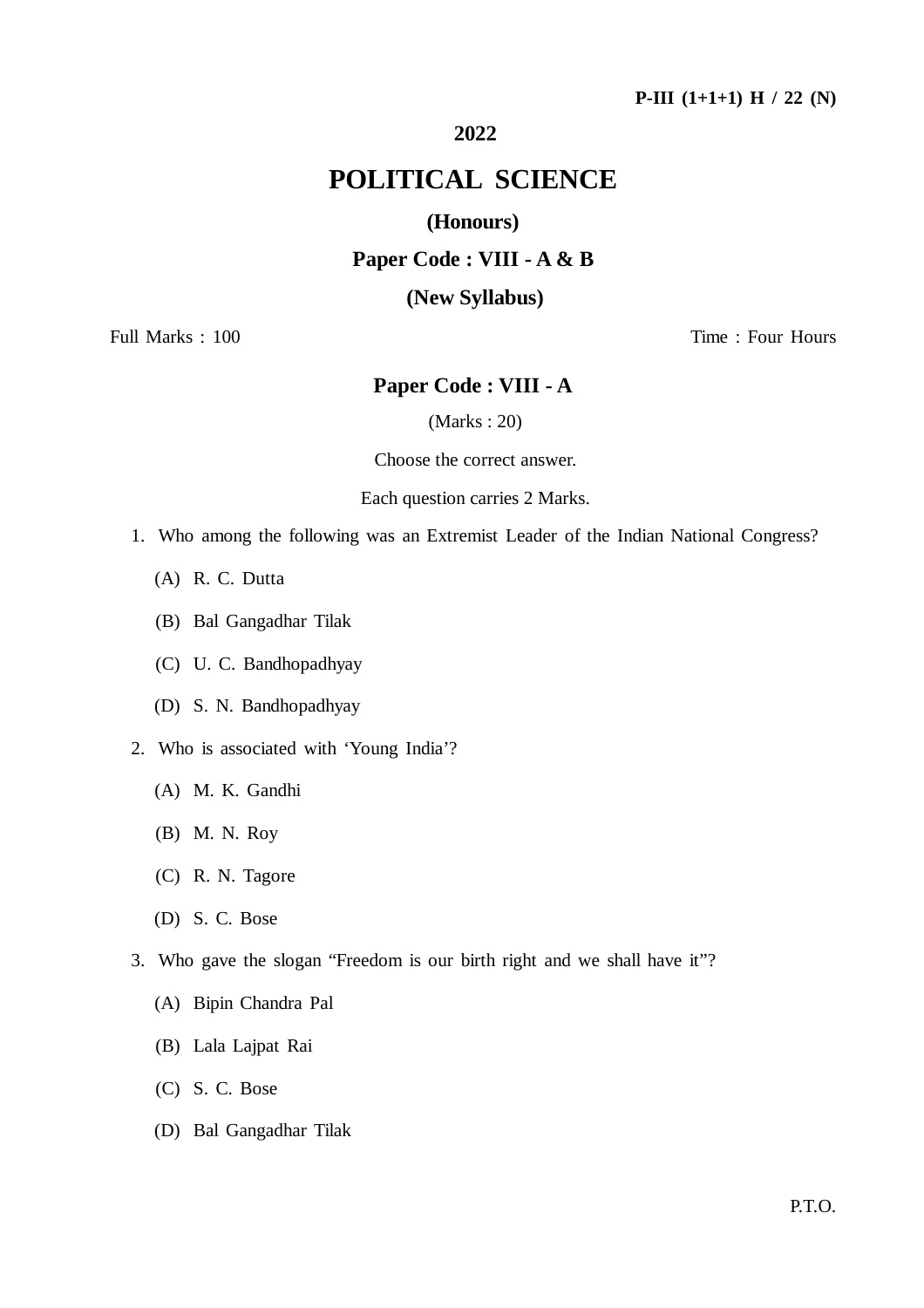$(2)$ 

- 4. In which year Muslim League was formed?
	- (A) 1905
	- (B) 1906
	- (C) 1907
	- (D) 1910
- 5. The 'Saptanga Theory of State' is propounded by—
	- (A) Kautilya
	- (B) Manu
	- (C) Kalhana
	- (D) Kabir
- 6. Who wrote the book 'A Gift to Monotheists'?
	- (A) David Hare
	- (B) R. N. Tagore
	- (C) S. C. Bose
	- (D) Raja Rammohan Ray
- 7. When was the 'Hindu College', Calcutta established?
	- (A) 1829
	- (B) 1830
	- (C) 1817
	- (D) 1820
- 8. Who among the following established the 'Bahishkrit Hitakarini Sabha?
	- (A) Dr. B. R. Ambedkar
	- (B) Govind Ranade
	- (C) Mahatma Phule
	- (D) None of these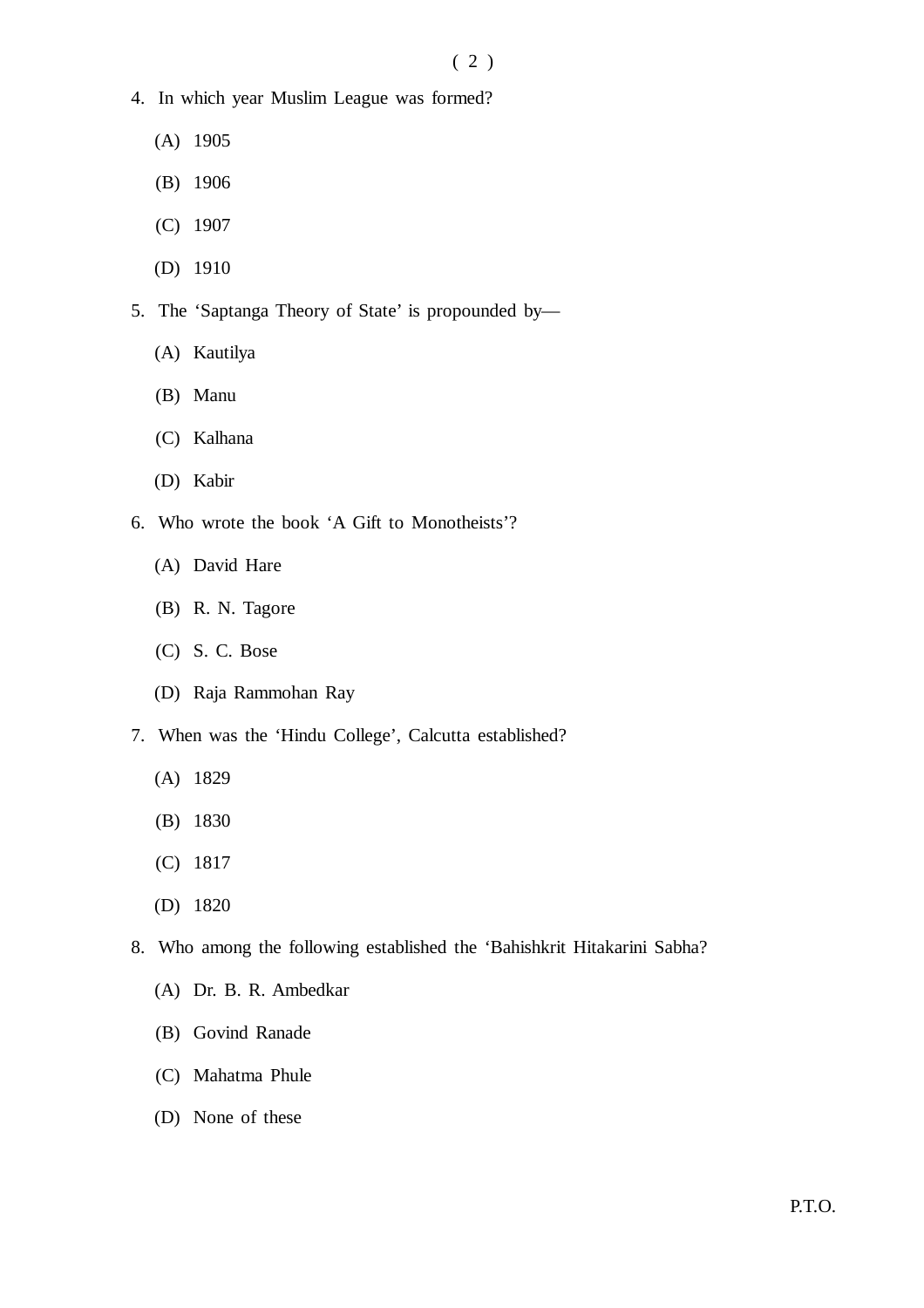————————

- 9. In which year did Swami Vivekananda go to address a religious conference in Chicago?
	- (A) 1875
	- (B) 1890
	- (C) 1893
	- (D) 1898
- 10. 'Two Nation Theory' is associated with the name of—
	- (A) Maulana Abul Kalam Azad
	- (B) Hakim Ajmal Khan
	- (C) Saukat Ali
	- (D) Muhammad Ali Jinnah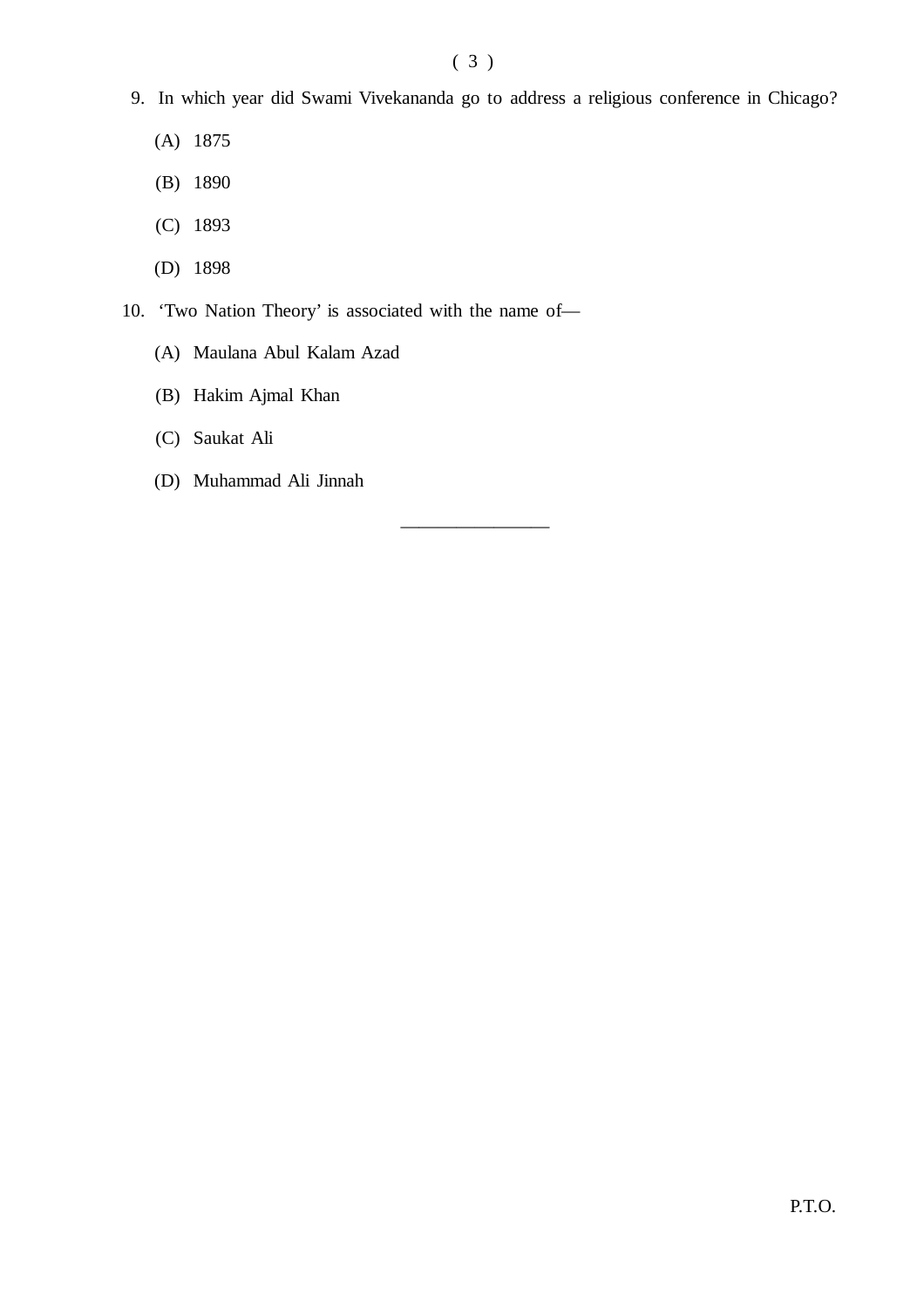# $(4)$

## **Paper Code : VIII - B**

(Marks : 80)

*The figures in the margin indicate full marks. Candidates are required to give their answers in their own words as far as practicable.*

#### **Group-A**

Answer any *four* questions taking at least *two* from each half : 15×4=60

#### **First Half**

- 1. Examine the impact of British rule on Education System and the pattern of Social Stratification in India.  $8+7$
- 2. Discuss the causes and consequences of the 1857 uprising. Was it the first war of independence? Give reasons for your answer.  $10+5$
- 3. How was the Civil Disobedience movement lanunched? Explain its significance in the Indian National Movement. 10+5
- 4. Describe the emergence of Hindu Nationalism in the context of Indian National Movement. 15

#### **Second Half**

- 5. Give an overview of Medieval political thought in India with special reference to Abul Fazal and Ziauddin Barani. 15
- 6. Do you think that Raja Rammohan Roy was the first modern political thinker in India? Discuss in detail. 15
- 7. Discuss the socialist political views of Swami Vivekananda. 15
- 8. Critically explain M. N. Roy's concept of Radical Humanism. 15

## **Group-B**

- 9. Write short notes on any *four* of the following : 5×4=20
	- (a) Moderates Vs. Extremists
	- (b) Implications of Swadeshi Movement
	- (c) Non-cooperation movement